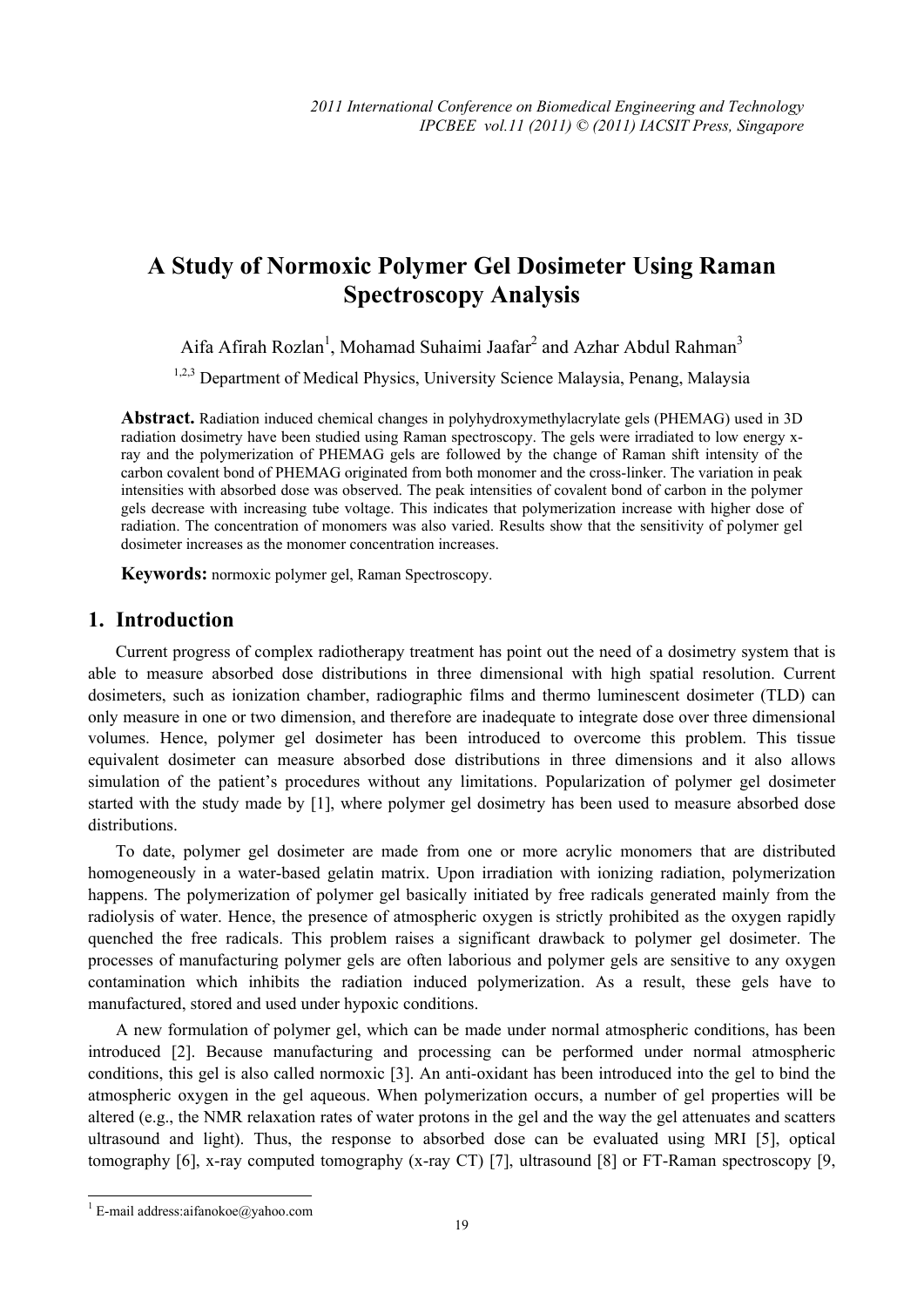10, 11]. Studies concerned with understanding of basic radiation induced gel parameters have been performed using Raman spectroscopy with a vision that a better understanding of these phenomena will promote the development of improved gel dosimeters.

In this study, PHEMAG gel is used where 2-hydroxymethylacrylate as the monomer and *N, N' –* methylene**-**bis**-**acrylamide as the cross-linker. The aim of this study, which is work in progress, was to produce several batches of PHEMAG gels with different monomers concentration and to characterize the radiation induced changes in the polymer gel dosimeter produced. The monomer consumption as a function of absorbed dose was studied using Raman spectroscopy. The results are then compared among the batches of polymer gel.

| <b>Batch</b> | Component   |           |            |        |           |                     |
|--------------|-------------|-----------|------------|--------|-----------|---------------------|
|              | Gelatin (%) | HEA $(%)$ | $HEMA$ (%) | BIS(%) | $AA$ (mM) | <i>Water</i> $(\%)$ |
| PHEMAG I     |             |           | 2          |        | 35        | 87                  |
| PHEMAG II    |             |           |            |        | 35        | 86                  |
| PHEMAG III   |             |           | 4          |        | 35        | 85                  |

Table 1. Components of the different gel batches

# **2. Materials and Methods**

## **2.1. Gel Manufacture**

Polymer gel dosimeters were manufactured under normal atmospheric conditions (1.01326 bar, 60% humidity) without the use of a glove box according to [2] and [3]. The chemical components used in this experiment are gelatin (bovine skin, Type B, Sigma Chemical Co), 2-hydroxyethylacrylate (HEA) (97%, ACROS Organics), *N, N' –*methylene-bis-acrylamide (BIS) (Sigma Chemical Co), ascorbic acid (AA) (Hamburg Chemical) and deionized water. Three batches of gel were made, in which the concentration of monomer used were varied. Concentrations of chemical components used in each batch are listed in Table 1. The gelatin was given to 40% of the total amount of deionized water and allowed to swell for half an hour at room temperature (21  $\pm$  0.5 °C). Then the gelatin solution was stirred and heated to 55°C using a magnetic stirrer/hot plate unit until a clear solution is obtained. The BIS solution and the ascorbic acid solution were prepared in separate beakers of 50% and 10% of the total amount of water. The total amount of compositions should be 100% during the preparation in order to control the parameter used. Although the amount of deionized water is varied, it will not affect the polymerization processes and data measurement. The gelatin solution was cooled down to about 35°C. BIS solution was added to the gelatin solution. Subsequently, the monomer was added into the solution and a homogeneous mixture was achieved by continuous stirring. Finally, the ascorbic acid solution was added in order to minimize the amount of additional oxygen infiltrating the gel during the time when the anti-oxidant is active. The solution was finally poured into 4 ml spectro cuvette tubes (diameter 1mm, height 4mm) and sealed with parafilm tape in order to minimize oxygen contamination through the cap of the tube. The gels were placed in a refrigerator at low temperature to solidify. Once set, gels were removed from refrigerator and allowed to equilibrate to room temperature.

#### **2.2. Gel Irradiation**

Gels were irradiated  $\sim$ 12h post-manufactured. All irradiations were performed on a Toshiba KX-50 Xray Machine using 100 cm source to surface distance (SSD) set-up and 15 x 15 cm<sup>2</sup> field size. Stack of Perspex slabs (30 cm length, 30 cm width, and 1 cm height) were used as the phantom. Sufficient Perspex slabs were placed around the dosimeter to produce full scatter conditions. One tube in each batch was left unirradiated, as a control sample and the remaining sample were irradiated to tube voltages between 40 and 140 kVp and constant tube current of 10 mAs at depth of maximum dose.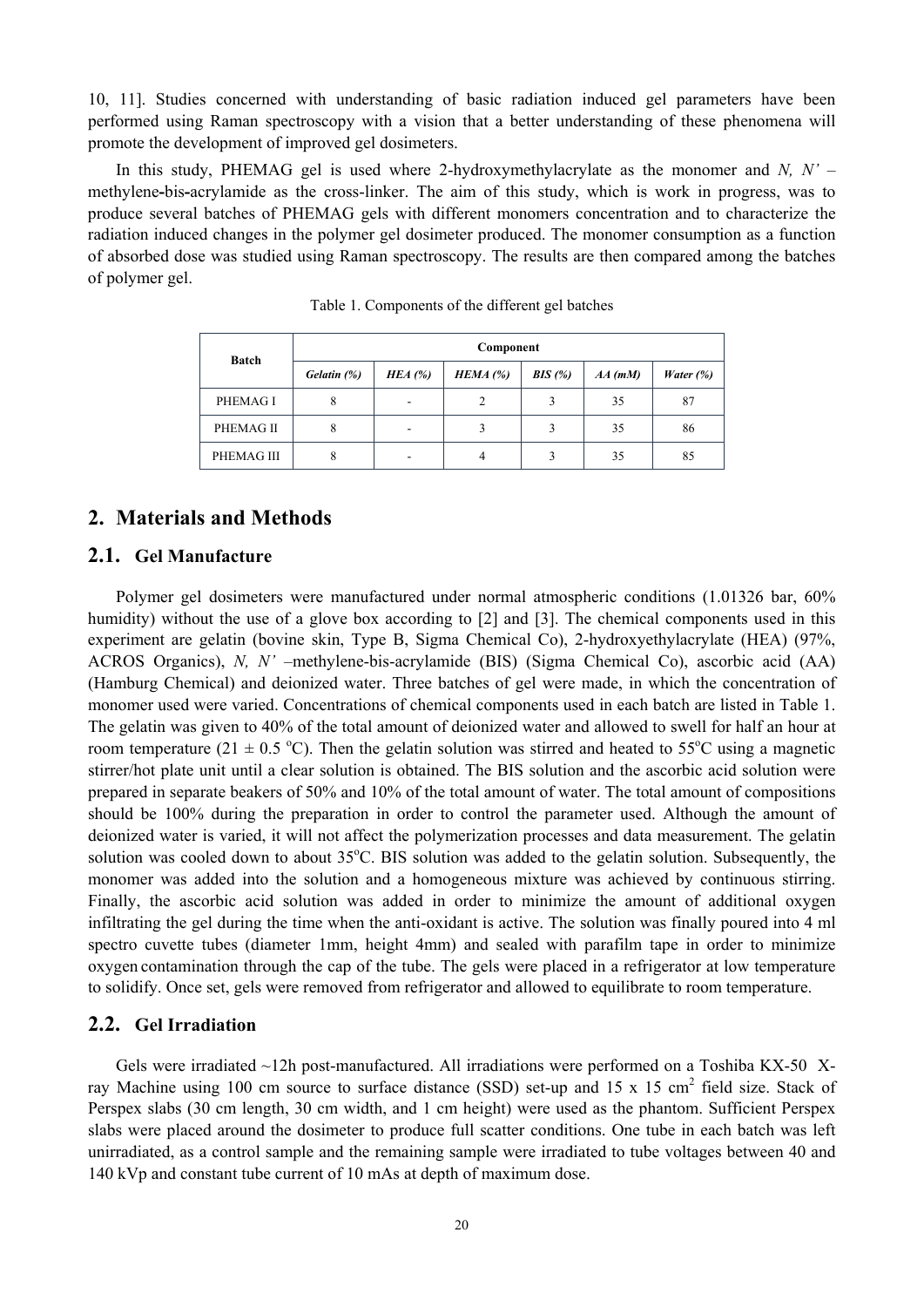#### **2.3. Raman Spectroscopy of PHEMAG**

Raman spectra for PHEMAG were undertaken after the irradiation of the gels were performed. All Raman spectra were acquired on a Horiba Jobin Yvon LabRAM HR 800 Raman Spectrometer with 514.5nm Ar<sup>+</sup> laser as the excitation source.

## **3. Results and Discussions**

Raman spectroscopy was used to monitor the monomer and cross linker consumption after the polymerization of the polymer gel. Raman spectroscopy involves inelastic light scattering process. The sample absorbed the difference in energy between the incident and scattered radiation in the form of molecular vibrations. Each molecule has a characteristic set of vibrational and/or bending modes of covalent bonds it posses. By measuring the intensity of scattered as a function of difference in wavelength between incident and scattered radiation, a chart of molecular constituents within a sample can be done. In this study, the polymer gel dosimeters have been investigated by monitoring the consumption of monomer HEA and cross linker BIS.

A Raman spectrum of an unirradiated PHEMAG is shown in figure 1. The vibrational band assignments are discussed in section 3.1. As the PHEMAG are irradiated, the intensity of the monomer and cross-linker peaks decreases.



Figure 1. Raman spectrum of unirradiated PHEMAG

#### **3.1. Vibrational band assignment**

Raman frequencies of PHEMAG were characterized by referring the table of characteristics frequencies of functional groups in the Raman spectra of complex molecules from [12] and literature reports [9, 10, 11]. For all PHEAG and PHEMAG batches, spectra corresponding to each absorbed dose were plotted. For clarity, only a few representative spectra are shown (figure 2).

This study is primarily concerned with the polymerization happens after irradiation in PHEAG and PHEMAG. The polymerization process can be characterized by monitoring the consumption of monomer 2 hydroxyethylacrylate in PHEAG and 2-hydroxymethylacrylate in PHEMAG and cross-linker *N, N' –* methylene-bis-acrylamide in both PHEAG and PHEMAG during polymerization process. The consumption of the monomers and cross-linker can be monitored by observing the carbon covalent bond stretching in the polymer. The peaks chosen were at wave number  $1635 \text{ cm}^{-1}$  and  $1640 \text{ cm}^{-1}$  assigned to carbon covalent bond (C=C) stretching mode of PHEAG and PHEMAG respectively.

These two peaks are chosen as the primary signatures of the monomers as the peaks are well defined, relatively intense and not covered by other peaks in the same region. The exact positions of the two peaks were slightly altered between the batches ( $\pm 1$  wavenumber). This can be explained by the fact that an increase in the concentration of a specific molecule will lead to increase intensity in corresponding vibrational bands-if there is an overlap with an adjacent band, the position of the corresponding peak might be slightly shifted [10].

#### **3.2. Consumption of monomers and bis cross-linker**

In general, as the polymer gel dosimeter is irradiated, monomer and cross linker are consumed (see fig. 6 of [10]). Figure 3 shows the Raman spectra for the C=C peak of PHEMAG gels. The spectra are in the range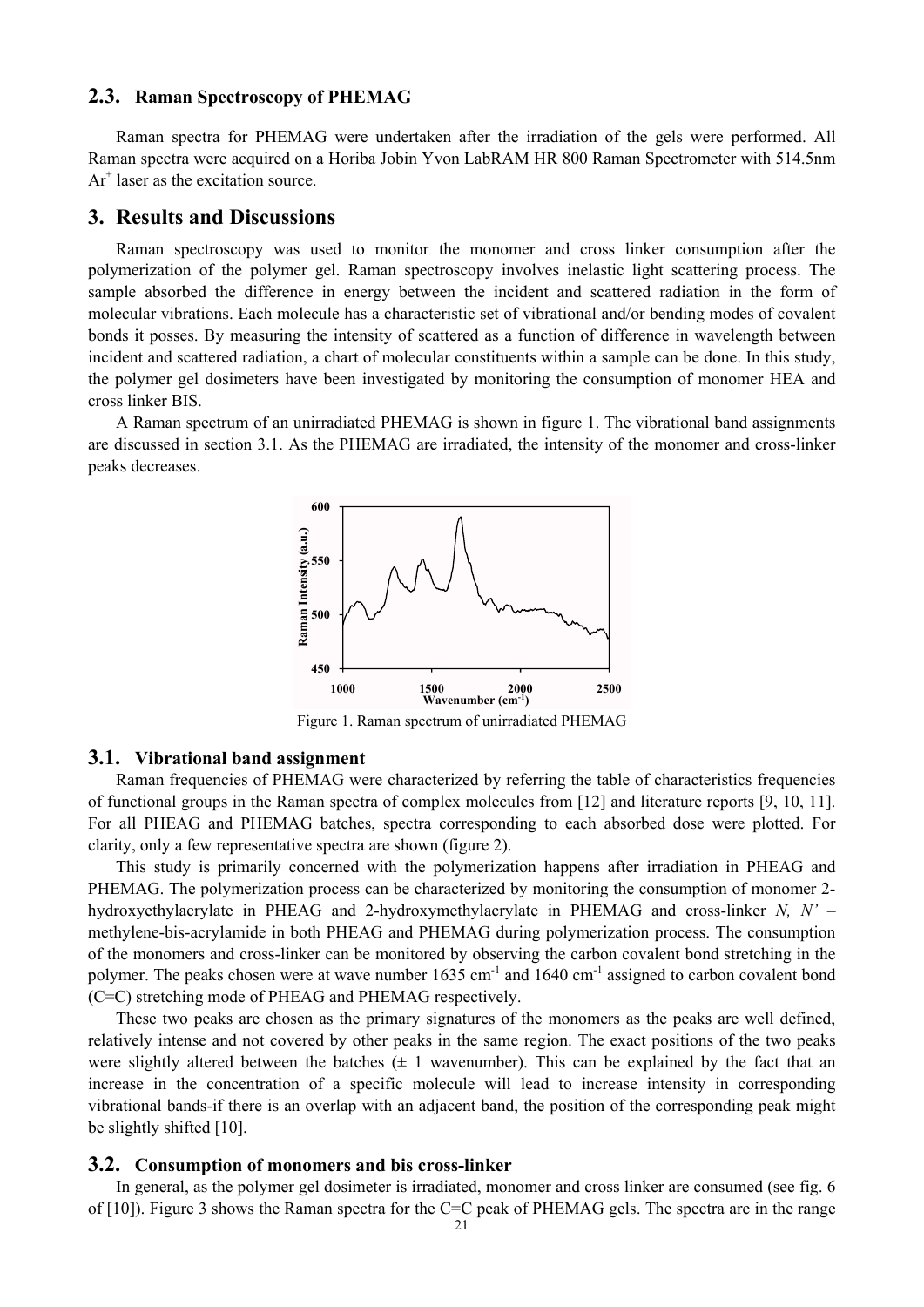of 1500 cm<sup>-1</sup> to 1800 cm<sup>-1</sup>. Observation of figure exhibit the decrease in peak intensity for the assigned peak as the tube voltage is increased. This phenomenon indicates the amount of C=C bonds for HEA decreased with increasing tube voltage. This is due to the breaking of carbon covalent bonds to single bonds and the stretching of methyl group during polymerization and cross linking of PHEMAG gel.

Figure 4 shows the Raman spectra for the C=C peak of PHEMAG gels with different concentrations irradiated with the same tube voltage. The spectra are in the range of  $1550 \text{ cm}^{-1}$  to  $1750 \text{ cm}^{-1}$ . Observation of figure exhibit the decrease in peak intensity for the assigned peak as the tube voltage is increased. This phenomenon indicates that the rate of polymerization increases as the concentration of monomer increases. This also indicates tha by increasing the concentration of monomer (2-hydroxymethylacrylate) the sensitivity of PHEMAG increase.







Figure 4. Raman spectra for the C=C peak of PHEMAG gels with different concentrations irradiated with the same tube voltage

# 4. Conclusions

Polymer gels with varying monomer concentrations manufactured using 2-hydroxymethylacrylate and BIS, were evaluated using Raman spectroscopy. The variations in peak intensities with absorbed dose were